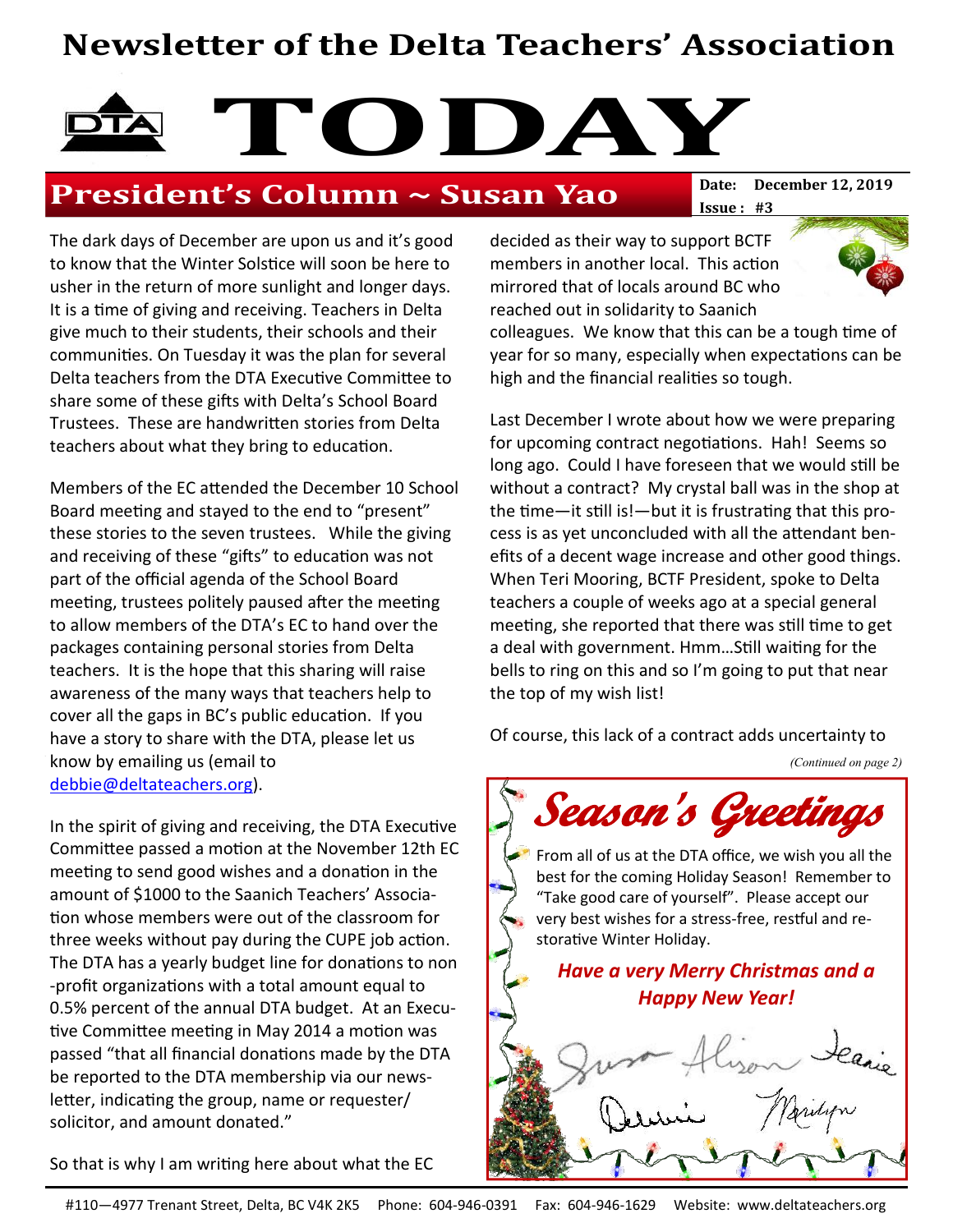the lives of BC teachers, support staff, students and families. The debate continues on just how underfunded public education is in BC but what cannot be denied is that teacher pay in BC is among the lowest in Canada. In terms of starting salary, it is second lowest just above Quebec. Certainly it is not attractive enough to lure the requisite numbers of teachers to fill all the positions. Almost every day at the DTA office we hear from teachers about the lack of TTOCs in schools, about teachers giving up their preps to cover a colleague's class, about the cancellation of PD events because there are not enough teachers.

If this is a rural issue as BC Education Minister Rob Fleming contends, how does he account for the lack of TTOCs and the ongoing vacancies in Surrey, Vancouver and even here in Delta? Yes, Delta has large areas that are in the Agricultural Land Reserve, but since we lost our funding for rural bussing several years ago, just how rural are we?

You may have read in a recent Weekly Update about a teacher in Delta who wrote a heartfelt letter to the Powers That Be over in Victoria. Graham Harkley also sent along the reply he received from Minister Fleming. I compared it to a response I received in October from Mr. Fleming: word for word the same response. This is not surprising since we do know that Mr. Fleming and Mr. Horgan must be receiving lots of letters and emails from BCTF members and others.

Keep on with your conversations and with your commitment. We know that well educated citizens are key to any healthy society. You are doing that good work already. What we want is better funding for public education and to ensure that those of us working in the system are supported so that we can continue to do that good work.

Wishing you much health, joy and peace in this upcoming season.

### DTA CALENDAR OF EVENTS

January 14 Executive Committee Meeting January 15 School Union Rep Training January 15 PD Committee Meeting January 27 Staff Rep Assembly (Seaquam Library) February 4 DTA General Meeting (DSS Library)

### DTA General Meeting

Tuesday, February 4, 2020 4:00 - 6:00 pm Delta Secondary Library

Agenda Items:

■ Election of BCTF AGM Delegates

### BCTF Annual General Meeting Hyatt Regency Hotel - Vancouver March 14 - 17, 2020

Attend the BCTF Annual General Meeting and learn about your union, discuss and debate issues that matter to you and your colleagues, hear guest speakers discuss education and labour issues locally and worldwide, elect Executive Committee members, and connect with teachers from around the province!

If you are interested in letting your name stand for election to our delegation, please call or email Debbie at the DTA office at 604-946-0391 or debbie@deltateachers.org.

Preparatory meetings for elected delegates will be held:

- Tuesday, February 11, 4:00 5:00 pm, DTA Office
- Wednesday, March 4, 4:00 7:00 pm, DTA Office, dinner will be provided.

Delegates should plan to attend both of these meetings.

## TRAINING - ALL DTA **REPS & CONTACTS**

#### **Workshop Location:**

**DMEC 4750 57th Street Delta Action Room**  $8:30 - 3:00$ 

#### Wednesday, January 15, 2020

Workshops:

Responding to Racism in the Workplace and the Classroom:

A skills-based Antidiscrimination Response training workshop Facilitator-Kiran Sidhu

#### Capacity Building: Developing the School Leadership Team:

This workshop looks at practical ways to use the power of the team to support and advocate for members, create positive relationships in schools, and promote teacher education agendas Facilitator-Kiran Sidhu

Lunch will be provided

**ASSOCIATION** 110 - 4977 Trenant Street Delta, BC V4K 2K5

Phone: 604-946-0391 Fax: 604-946-1629 E-mail: marilyn@deltateachers.org Please call Marilyn at 604-946-0391 or e-mail marilyn@deltateachers.org to confirm your attendance and obtain a release code by December 20, 2019. One rep per school only.

Please advise at this time whether you have any food allergies.



**DELTA TEACHERS**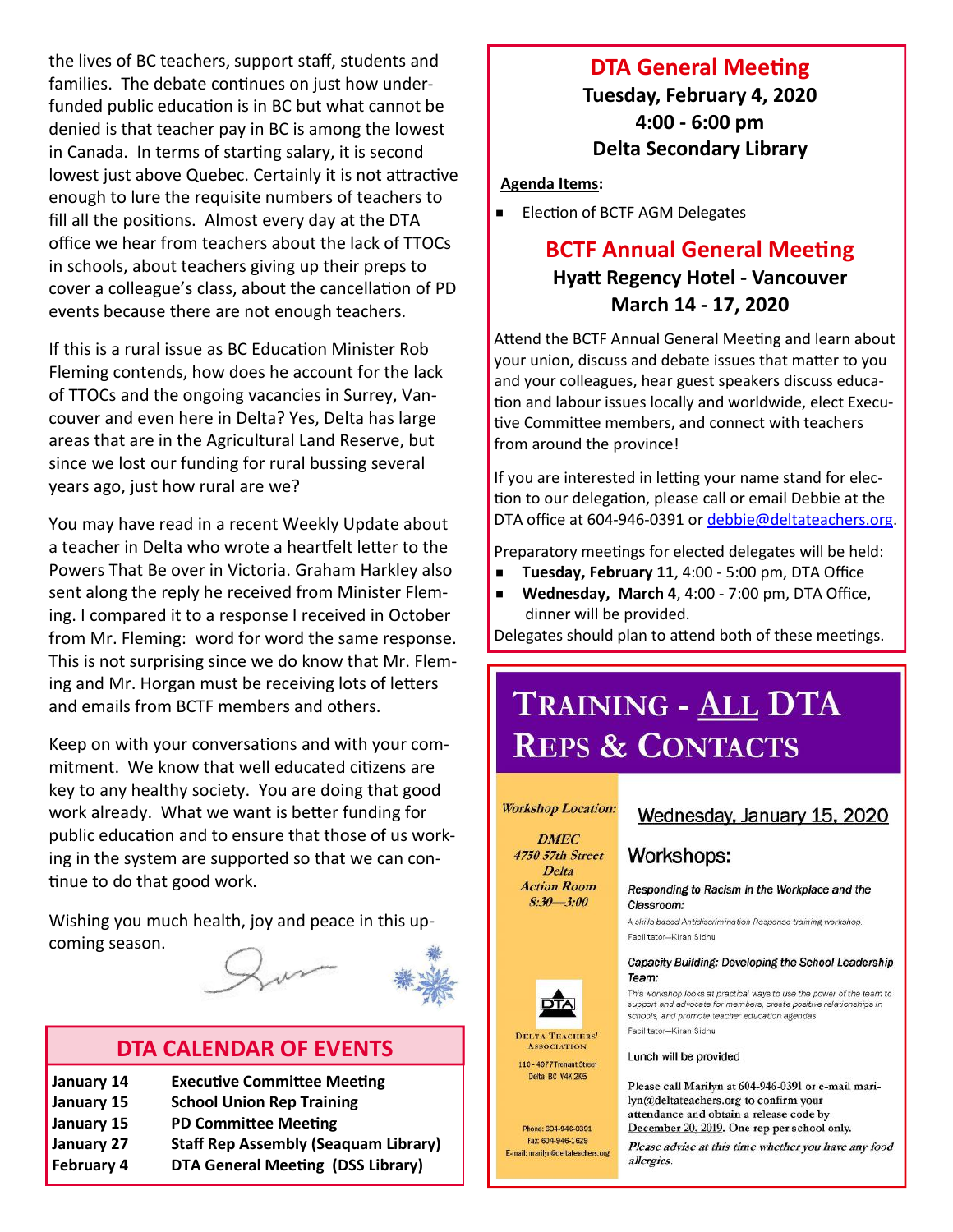### A Message from the Our New PD Chair ~ Jeanie McKay~

The good news is that Delta teachers are active in their professional development! We have already approved almost \$130,000 in PD funding applications, and we have had many conversations with teachers who are really pleased with the quality of workshops and courses that they've been taking. You can find current forms at www.deltateachers.org under the PD tab.

We have also had many teachers applying for Credit Course funding. This is a reminder that if you are taking courses beginning in January, you need to get your application in really soon, because it must be received before the course begins. Send your application and course information to marilyn@deltateachers.org

I have a plea for assistance. Our amazing support staff in the DTA office have finite hours as they support the work of our union, so mistakes or omissions add needless hours of extra work. Please ensure that all applications have been signed by admin, that you have signed that you have read the policies, that you have included the course/ conference information, location and cost, and that you have included taxes in your calculations. Applications cannot be approved if they are late, or if information is missing. While there is an appeal process, following all the steps outlined on the form saves both you and our office support staff time.

# **BCTF New Teachers' Conferences**<br>New Teachers, New TTOCs, and Teacher Candidates





Teachers' Workshop<br><sub>Pension Plan</sub>



Approaching Retirement - This two-hour workshop will help you learn more about your pension. The decisions you make about your pension as retirement approaches are important, and planning for retirement now can make your transition easier.

This workshop covers a wide range of topics, including:

- $\bullet$  Choosing your best pension option
- $\bullet$  Life stages surrounding retirement
- Retirement application process
- Returning to work after you have started collecting a pension

| Date:     | Wednesday, February 26, 2020 |
|-----------|------------------------------|
| Location: | <b>DMEC - Action Room</b>    |
| Time:     | $4:00 - 6:00$ pm             |

To register please contact Debbie at the DTA office (debbie@deltateachers.org or 604-946-0391) by Wednesday, February 12, 2020.